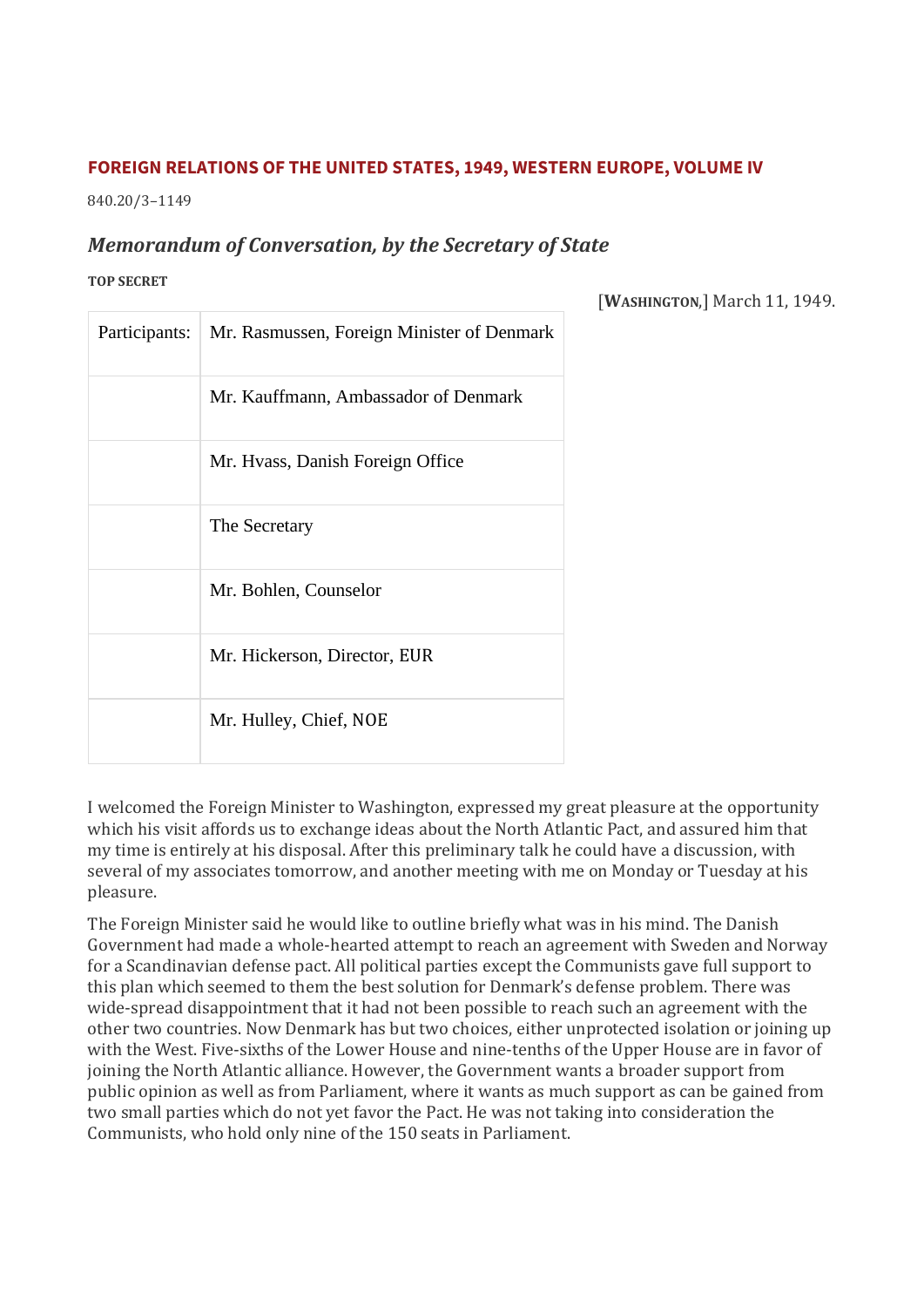There were some questions he would have to answer when he got back to Denmark. In the first place, was the North Atlantic Pact in complete harmony with the United Nations Charter and was its purpose solely defensive and peaceful?

I said that the drafters had leaned over backwards to keep the treaty closely in line with the United Nations Charter. Besides using many phrases from the Charter and making references to it, provision is made for reports to the Security Council. He would see from the text that the purpose is purely defensive and peaceful and when we are able to publish it in a few days I thought this question would be clearly answered.

He asked whether all Danish territory would be covered, i.e., Bornholm, [\[Page 194\]](https://history.state.gov/historicaldocuments/frus1949v04/pg_194) the Faroes, and Greenland; and whether any bases on Danish home territory were contemplated. I replied that all the Danish territory he had named would be covered by the treaty, and that we do not contemplate that any bases will be required in Denmark proper.

He said he had a list of Danish requirements toward defense with him which he would like to go over with officers in the Department. He asked whether we could give any indication of the arms assistance which might be supplied to Denmark and whether if Denmark received a dollar allotment for its defense under the contemplated legislation, it would be possible to expend any of this allotment in countries other than the United States. He had in mind orders already placed by Denmark for aircraft from Britain and anti-aircraft from Sweden. I said it was not possible to be specific on arms questions until we had progressed further in our planning and in fact until we knew the outcome of congressional action on the arms legislation which is now being drafted. His latter question had simply not been considered as yet, but it might be put to Mr. Gross tomorrow for his comments.

He asked whether Denmark would be obliged to declare war or to send defense troops if outlying areas such as Alaska were attacked. I answered by citing Article 4 which provides for consultation of the parties and Article 5 which provides that in case of armed attack each party will assist the party so attacked by taking such action, including the use of armed force, as it deems necessary to restore and maintain the security of the area. I explained the thought underlying these articles and said that it was clear from the wording that the final decision on his question would rest with each member. It was my understanding that there might be circumstances in which it would be preferable for some parties not to declare war in the event of an armed attack but to take other appropriate measures to attain the purposes of the treaty.

**DEAN ACHESON**

Kilde:<https://history.state.gov/historicaldocuments/frus1949v04/d102> (FRUS, 1949, bind IV, s. 193-94)

### **FOREIGN RELATIONS OF THE UNITED STATES, 1949, WESTERN EUROPE, VOLUME IV**

840.20/3–1249

# *Memorandum of Conversation, by the Counselor of the Department of State* **(***Bohlen***)**

**TOP SECRET**

[**WASHINGTON**,] March 12, 1949.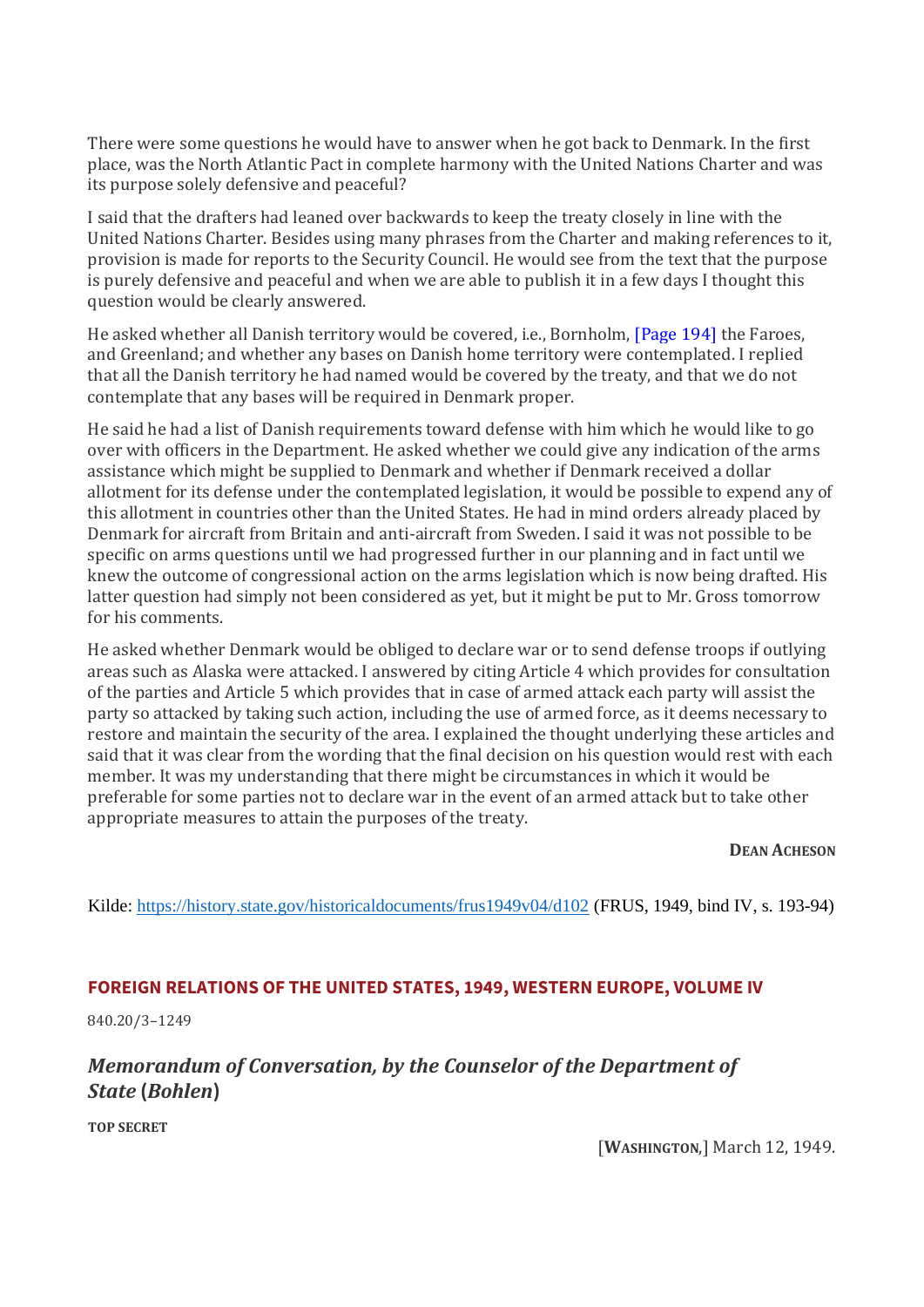| Participants: | Mr. Gustav Rasmussen, Foreign Minister of Denmark |
|---------------|---------------------------------------------------|
|               | Mr. Henrik de Kauffmann, Ambassador of Denmark    |
|               | Mr. Frants Hvass, Danish Foreign Office           |
|               | Mr. Povl Bang-Jensen, Counselor, Danish Embassy   |
|               | Mr. Charles E. Bohlen, Counselor                  |
|               | Mr. Ernest A. Gross, Assistant Secretary          |
|               | Mr. John D. Hickerson, Director, EUR              |
|               | Mr. Theodore C. Achilles, Chief, WE               |
|               | Mr. Benjamin M. Hulley, Chief, NOE                |
|               | Mr. Gray Bream, NOE                               |

Foreign Minister Rasmussen said he would first like to discuss the text of the Atlantic Pact, the March 5 edition<sup>1</sup> having been substantially reported to him by his Ambassador. He stressed the importance to Denmark of underlining in the Preamble the peaceful objectives of the Pact. He commented that Article II does not provide for improved relations with countries outside the Pact. I observed that we do not consider this Article as exclusive or that it implies other than good relations with nations not in the Pact. He feared that the phrase in Article IV relative to attack on vessels or aircraft might have the result of giving rise to a state of war when only an incident was involved. I explained that we did not think an incident would result in war and I cited the bombing of the *Panay*<sup>2</sup> as an illustration. The parties would consult in case of any kind of attack and would judge from the circumstances how serious it might be. As he has understood from our Senate debates, the Treaty does not provide for automatic entry into the war. He took up my reference to consultation and asked how quickly it could take place in case of a deliberate attack on Denmark. I pointed out that consultation is not required before parties take action under Article V and that if the facts of an aggressive attack were obvious, each nation would presumably take steps under Article V without waiting for consultation. Mr. Rasmussen said this point was of primary importance to Denmark which feels it is most vulnerable. I said that we regard the Treaty primarily as a restrictive force. We want a potential aggressor to know that it would have to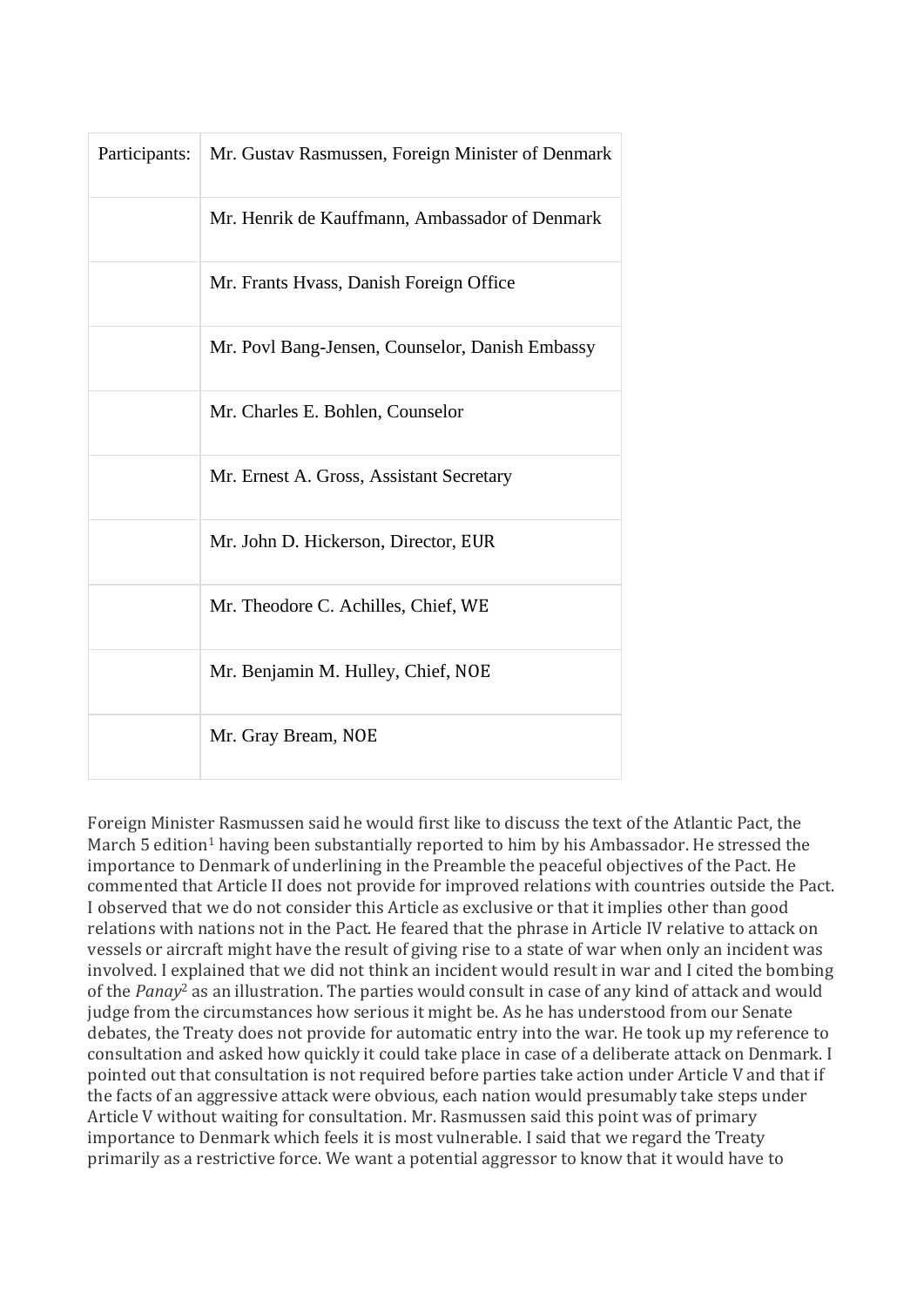engage the full strength of the United States and Britain if it attacked any of the parties and we believe that this will deter an aggressor [\[Page 199\]](https://history.state.gov/historicaldocuments/frus1949v04/pg_199) from taking over small nations one at a time. He referred to the accession clause in Article X and asked when it would come into effect. I replied that it would be effective as soon as the Treaty goes into force through ratification by the required number of nations. He referred to Article XIII and asked if there were any possibility of any party giving notice before the 20 years were up. I said that this Article had been the idea of the European members and that no country could withdraw before the period of the Treaty had elapsed. Concluding his remarks on the text, he said he had no comments other than these questions as to the meaning.

The Foreign Minister referred to frequent press statements about our frontier being on the Rhine, Pyrenees or somewhere else and said it made a bad impression in Denmark where people concluded that Denmark was written off in advance. I said that these statements emanated from amateur strategists who enjoy this kind of speculation and we are also aware of the unfortunate political effects of such statements. Mr. Gross observed that the signatories are not committed to any strategic plan nor does the Treaty imply that any such plan exists. Mr. Hickerson commented that the Defense Committee under the Pact would discuss strategic possibilities but no attempt has yet been made to say how a war would be fought nor would the Treaty provide this. To his question as to whether any unified command were planned, I said this had not yet been discussed.

He said that he had with him a list of Denmark's military equipment needs which he would like to discuss when convenient. Mr. Gross said he would be glad to arrange a meeting on this for Monday morning. At that time his question about the use of United States funds to purchase supplies in other countries such as Britain and Sweden would be considered as well as we can at our present stage of development.

The Foreign Minister observed that the Danes feel their country is in a very dangerous spot with its border only 30 miles from the Soviet Zone of Germany. His people are not afraid, but there is a latent unrest. He said it would encourage the people if they had some arms, even a token supply, as a psychological booster. He expressed disappointment that his request of a year ago<sup>3</sup> brought no result. Mr. Hickerson said he shared this disappointment as he had used his utmost efforts but it turned out that there simply were no surplus Garrand rifles. He hoped that after the legislation was approved some would be found surplus which would be allocated promptly.

## [\[Page 200\]](https://history.state.gov/historicaldocuments/frus1949v04/pg_200)

The Foreign Minister then said that the question of Greenland would be raised in the Danish Parliament and he would want to know what to answer. The general view of Denmark on the Treaty of 1941<sup>4</sup> is that it should have been canceled by now. It was based on the German threat which has disappeared. I said that this was a matter which I thought the Defense Council set up under the Treaty would consider and that the group as a whole rather than the United States would work out the question of defense of the area. Mr. Rasmussen said he thought the Danes had been patient. He even made an oral statement to Ambassador Marvel on the subject a year ago which continues the present status.<sup>5</sup> There is a latent feeling in Denmark that this was a war-time arrangement and should be abolished. Mr. Hickerson said that we are very grateful for the attitude the Danish Government has shown in this matter. We believe that if Denmark becomes a party to the Pact the group will be able to work out the details. I commented that I thought the Greenland question should be considered in the framework of the Pact as the proper setting in which to settle the question of facilities in Greenland. Ambassador Kauffmann commented that in his view one of the benefits which Denmark would derive from the Pact is that it would facilitate a solution of the Greenland question. The Foreign Minister said it would be valuable to the Danish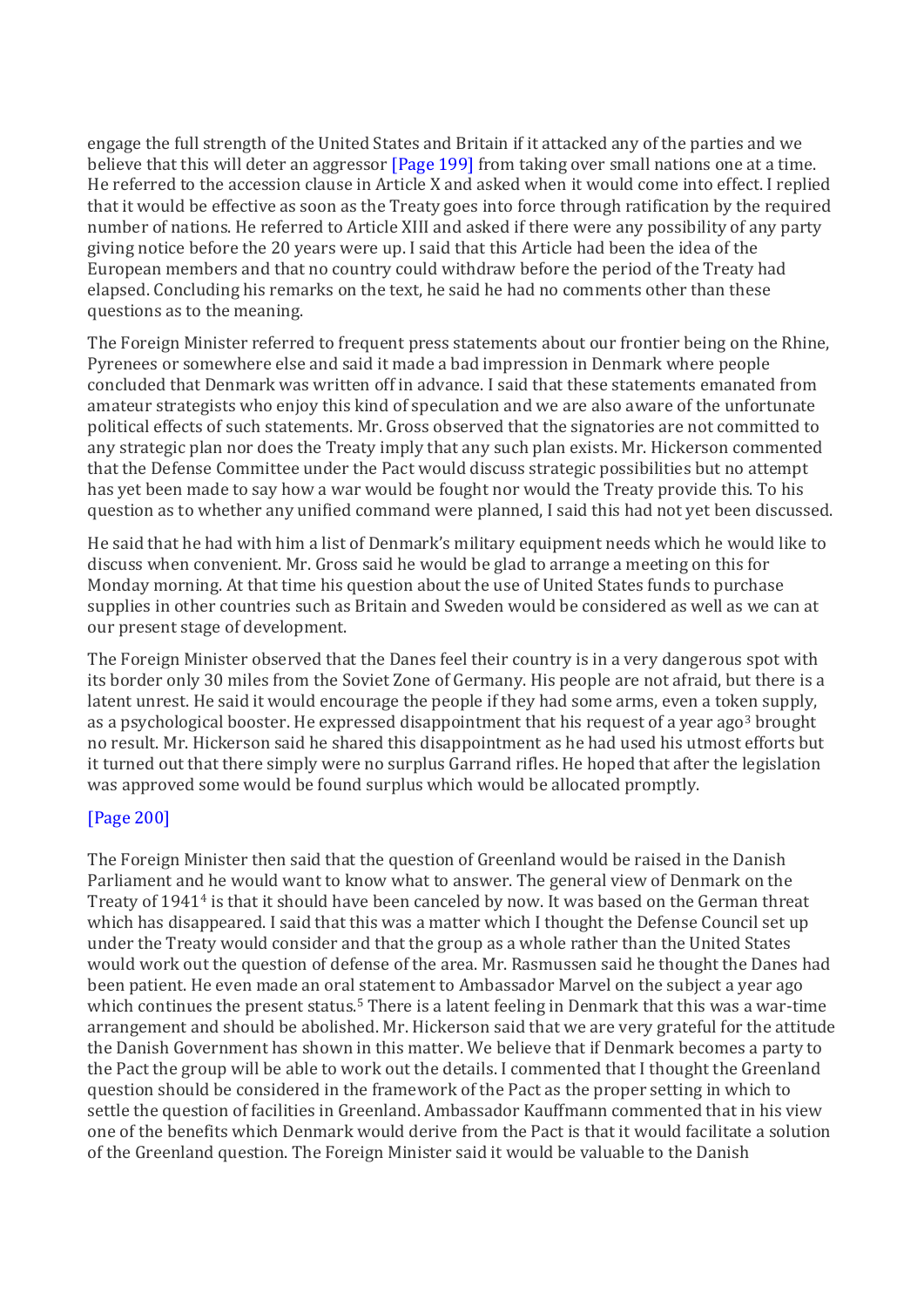Government for domestic reasons if he could make a statement in Parliament that Greenland would be used purely for defensive facilities and not as a bastion for attack. Mr. Hickerson observed that he had given such assurances to Ambassador Kauffmann sometime ago and that the Danes could inspect the facilities at any time to see that they are entirely defensive. He added that under Article III the whole outlook is defensive and that we think Article IX gives the means for working out the details. The Defense Committee when set up will probably find that defense facilities in Greenland are necessary to defend North America and to get troops over to Europe for defense there. The Committee may decide that the United States will build such facilities as are necessary in Greenland, and that Denmark as a member of the Committee would have the opportunity to pass on what facilities would be necessary. The Foreign Minister asked whether he could be authorized to say something on this in Parliament to the effect that the whole idea is a defensive one as regards Greenland. I said we would see if something could be worked [\[Page 201\]](https://history.state.gov/historicaldocuments/frus1949v04/pg_201) out on the line that the whole purpose of the Pact is defensive. The Foreign Minister explained that he would have to forestall the argument that Denmark has made Greenland available for attack on Russia. Ambassador Kauffmann thought a statement might take the form of citing an assurance given by the Secretary of State and that this would create a favorable impression. I said there might be danger in the United States presuming to speak for all the Pact members, but that we would study this to see if something could be worked out.

Ambassador Kauffmann raised the question as to timing the announcement of the list of countries which would sign, which he understood would be on March 15. Mr. Hickerson said that this had been changed and we now hoped when we publish the text on March 18, to publish also a list of the countries which have been invited and will sign the text. The invitation to Denmark would be forthcoming unless the Foreign Minister indicated that it should not be offered.

#### **CHARLES E. BOHLEN**

- 1. Not identified in Department of State files.
- 2. For documentation on this occurrence on the Yangtse River in China, December 13, 1937, see [Foreign Relations, 1937, vol. iii, pp. 798](https://history.state.gov/historicaldocuments/frus1937v03/pg_798) ff.
- 3. For documentation on Danish requests for military purchases in the United States during 1948, see [Foreign Relations, 1948, vol. iii, pp. 1](https://history.state.gov/historicaldocuments/frus1948v03/pg_1) ff.
- 4. For the text of the Agreement between the United States and Denmark respecting the defense of Greenland, signed April 9, 1941, and exchange of notes, see Department of State Executive Agreement Series No. 204, or 55 Stat. (pt 2) 1245, and for related documentation, see [Foreign Relations, 1941, vol. ii, pp. 35](https://history.state.gov/historicaldocuments/frus1941v02/pg_35) ff.
- 5. For a report of this conversation of March 11, 1948, see telegram 233, March 12 from Copenhagen, [ibid., 1948; vol. iii, p. 587.](https://history.state.gov/historicaldocuments/frus1948v03/pg_587)

Kilde: <https://history.state.gov/historicaldocuments/frus1949v04/d105> (FRUS, 1949, bind IV, s. 198- 201)

### **FOREIGN RELATIONS OF THE UNITED STATES, 1949, WESTERN EUROPE, VOLUME IV**

840.20/3–1549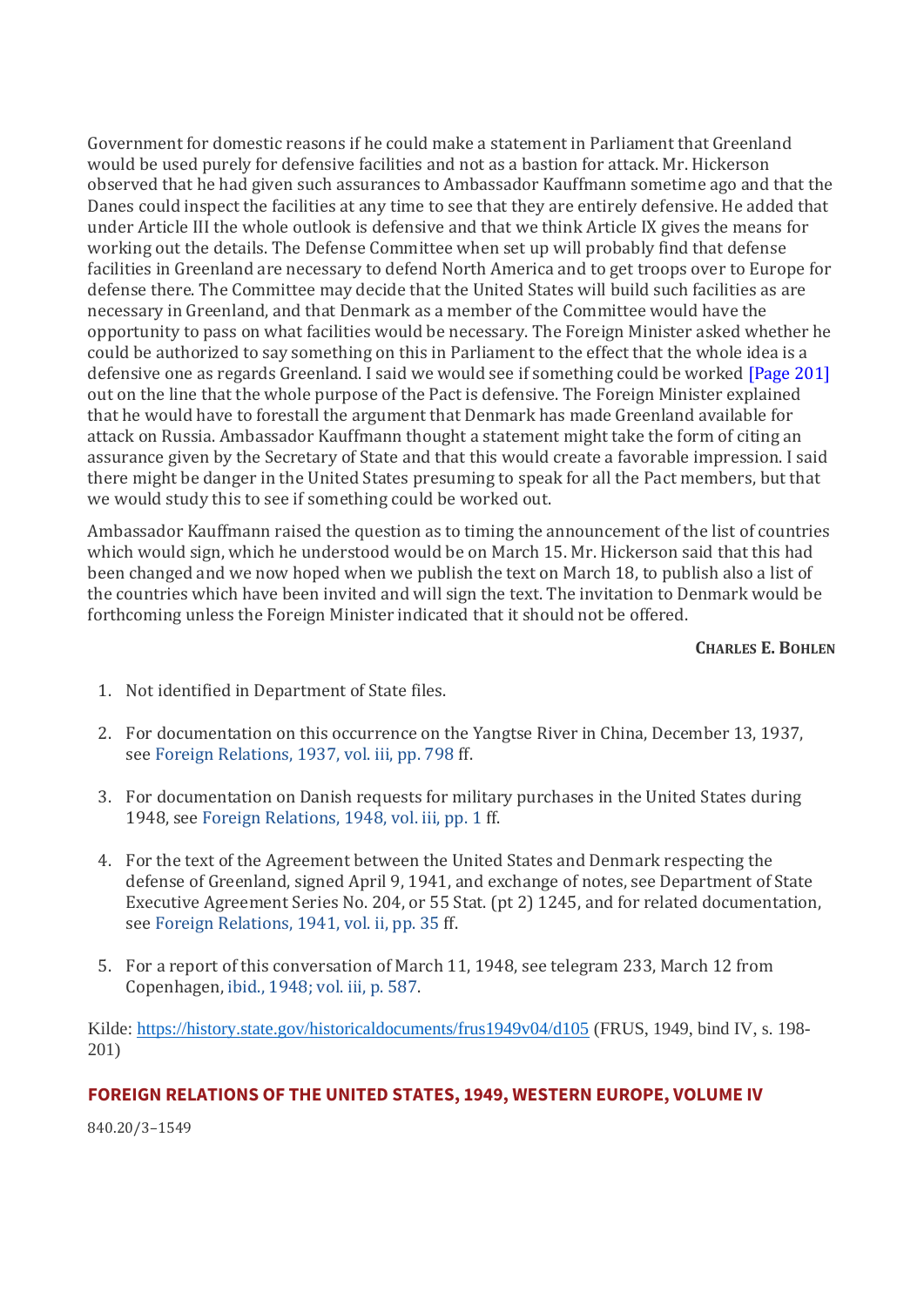# *Verbatim Report on a Meeting Between the Secretary of State and the Danish Foreign Minister*

**TOP SECRET**

| Participants: | Mr. Gustav Rasmussen, Danish Foreign Minister |
|---------------|-----------------------------------------------|
|               | Mr. Henrik de Kauffmann, Danish Ambassador    |
|               | Mr. Frants Hvass, Danish Foreign Office       |
|               | Mr. Povl Bang-Jensen, Danish Counselor        |
|               | The Secretary                                 |
|               | Mr. Charles E. Bohlen, Counselor              |
|               | Mr. Ernest A. Gross, Assistant Secretary      |
|               | Mr. John D. Hickerson, Director, EUR          |
|               | Mr. Benjamin M. Hulley, Chief, NOE            |

[**WASHINGTON**,] March 15, 1949.

**MR. RASMUSSEN**: Mr. Secretary, first of all, I would like to thank you very much for the information you gave me the other day and I [\[Page 211\]](https://history.state.gov/historicaldocuments/frus1949v04/pg_211) think it has contributed very substantially to the clarification of our minds, and that it will enable me to give orientation and clarification when I get back to Denmark.

Then, I would also like to express my thanks for the detailed, free and open discussions which we have had with your advisers and officials. These discussions will further enable us to inform the Danish Government fully and give them, I think, all the necessary orientation. As a matter of fact, after these rather lengthy discussions which we have had since I saw you last, I think there are only a very few questions left and, with your permission, I should like to raise them.

**MR. ACHESON**: Please do.

**MR. RASMUSSEN**: First, about Greenland. There, of course, the Atlantic Pact will throw a new light on the American-Danish relations as to Greenland. But nevertheless we still have our bilateral agreement from 1941 and the question is left open what to do about it, whether we should seek to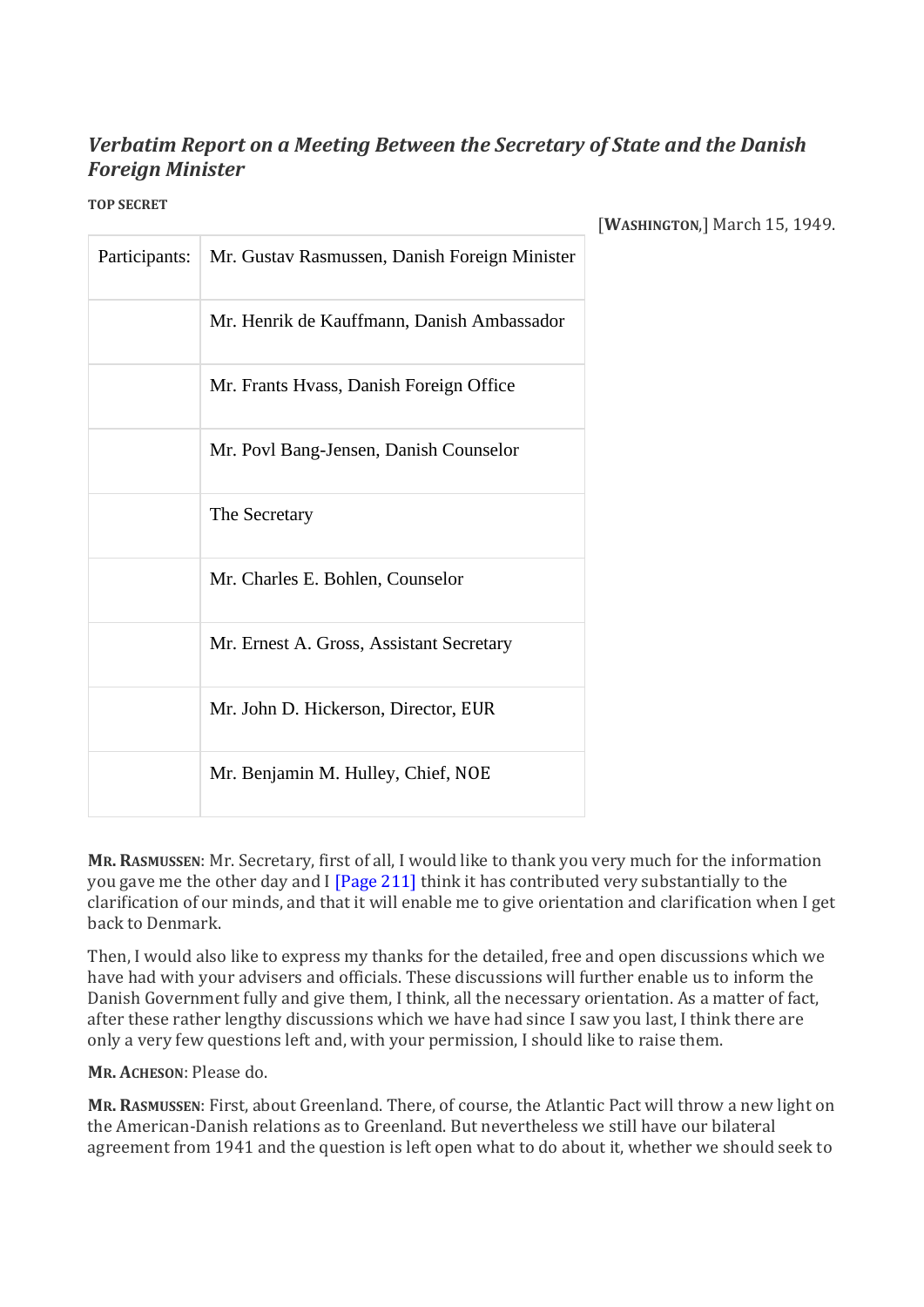terminate it or whether we should seek to make a new arrangement within the framework of the proposed Atlantic Pact.

I take it that you and your government will adopt a sympathetic attitude toward such Danish wishes which we may put forward in the future. We are convinced that the American Government does not intend to interfere with the Danish administration of Greenland and that the American personnel up there will continue to refrain from having dealings with the native population or attempt to influence them. If you feel able to confirm the correctness of this conception, I should be very glad to hear it.

**MR. ACHESON**: Well, I am very happy, indeed, to confirm the statement which you have just made.

**MR. RASMUSSEN**: We also take it, Mr. Acheson, that the American bases in Greenland will not be further enlarged unless in agreement with the Danish Government. Our interest as we see it, is rather to take over gradually more and more establishments in Greenland, as we have in fact already done in the past with meteorological stations.

There is one point in connection with Greenland which will interest the Parliament in Denmark and that is the character of the United States establishments in Greenland. I am sure it would be very welcomed in Denmark if you might authorize me to state, or rather, stress the purely defensive character of the American establishments in Greenland.

**MR. ACHESON**: Well, I should be very happy to do that, Mr. Minister, and I'd like to make our attitude very clear on that point because [\[Page 212\]](https://history.state.gov/historicaldocuments/frus1949v04/pg_212) it is a most important one. As in the case of bases anywhere within the jurisdiction of the members of the North Atlantic Pact, bases in Greenland would never be used for aggressive purposes. The whole objective of the Pact is defensive, and any military facilities which may be available to the members individually or collectively are intended for use only in resisting aggression. Greenland will not be used as a base for aggression. It will be a part of the area which is to be defended and will also constitute a part of the defenses which may be available for resisting an assault upon the territory of any members of the Pact. It may well be necessary to conduct the defense of the North Atlantic area on a longrange basis in order to resist aggression in any part of the area. Does that make the matter clear?

**MR. RASMUSSEN**: Yes, that perfectly meets our point. Can I use that statement of yours, that declaration, publicly?

**MR. ACHESON**: Yes, I should be delighted to have you use it publicly.

**MR. RASMUSSEN**: It would be most valuable. If I may, then, leave Greenland.

I'd like to say only just a few words upon the requirements of the armament question which we have discussed in detail, very fully, yesterday with Mr. Gross and his collaborators, and with General Lemnitzer. I would only like to stress one thing in this connection, that is, the importance of getting some arms to Denmark at an early date even if it be only in a small quantity as a token or symbolic in nature, but I think that even such a small shipment, in case the whole thing comes off would contribute substantially to soothe the public opinion in Denmark, and I also think it would have a beneficial effect on public opinion in Sweden. But I don't expect you to be able to give any assurance or any promise, I am not attempting to extract that from you because I think I have understood how the political situation is, the constitutional situation, in the States. But I only want to stress this point that I think it would be a very good thing if such a thing would be possible, to send some of the arms which we so sorely need, to send them in the near future.

**MR. ACHESON**: Well, as I understand the situation at the present time, Mr. Gross, we are not able to give any assurances in advance of action of the Congress on the proposed legislation.